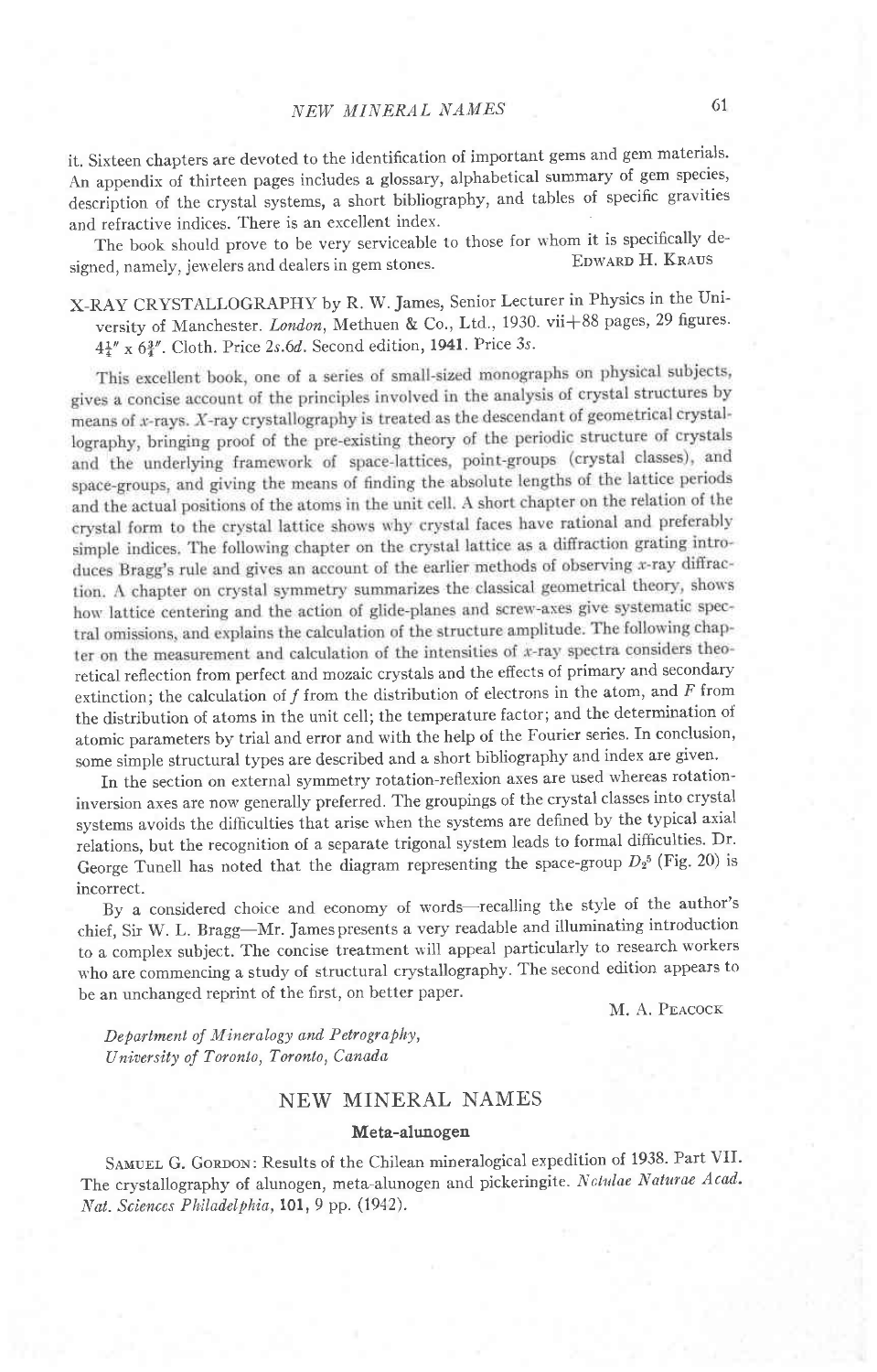### NEW MINERAL NAMES

Alunogen occurs with pickeringite in veins in altered andesite near Francisco de Vergara, Chile. Where exposed, the alunogen dehydrates readily to a white, waxy or pearly monoclinic mineral, pseudomorphous after alunogen, and called meta-alunogen. Analysis by William Pitman and Paul Collins gave:  $Al_2O_3 17.33$ ,  $SO_3 41.04$ ,  $H_2O 41.44$ ; sum 99.81%, corresponding to Al<sub>2</sub>(SO<sub>4</sub>)<sub>3</sub>. 13<sup>1</sup>/<sub>2</sub> H<sub>2</sub>O. Optically positive,  $\alpha$  = 1.469,  $\beta$  = 1.473,  $\gamma$  = 1.491, 2E large, obtuse bisectrix perpendicular to cleavage.

#### MICHAEL FLEISCHER

#### Kalsilite

F. A. BANNISTER AND MAX H. HEY: Kalsilite, a polymorph of KAlSiO4. Mineral. Mag., 26, 218-224 (1942).

NAME: From the chemical composition.

CHEMICAL PROPERTIES: Microchemical analysis by M. H. Hey gave for a fraction of sp. gr. 2.62-2.67; SiO<sub>2</sub> 39.6, Al<sub>2</sub>O<sub>2</sub> 21.3, Fe<sub>2</sub>O<sub>3</sub> 5.9, MgO 3.7, CaO 5.0, K<sub>2</sub>O 20.1, Na<sub>2</sub>O 1.6; sum 97.2%. Ignition loss at 800°C. less than 1%. The Fe, Ca and Mg may be due to inclusions of phlogopite or diopside, but the pure mineral contains some iron. Readily attacked by dilute HCl giving gelatinous silica.

CRYSTALLOGRAPHIC PROPERTIES: Occurs in irregular grains showing no crystal faces. No cleavage observed. Laue and oscillation photographs show kalsilite to be hexagonal, space group  $D_6^6 = C6_3 2$ . It differs from kaliophilite and synthetic orthorhombic KAlSiO<sub>4</sub> and is not isomorphous with nepheline. The unit cell constants are:  $a = 5.17$ ,  $c = 8.67$  Å., and the unit cell contains 2 KAlSiO<sub>4</sub>. X-ray powder diffraction data are given.

PHYSICAL AND OPTICAL PROPERTIES: Colorless. Sp. gr. = 2.59 ± .03. Uniaxial, negative,  $\omega$  = 1.542,  $\epsilon$  = 1.537  $\pm$  .002.

OCCURRENCE: Occurs as "pegmatitoid segregations" in the rocks from southwest Uganda named mafurite, kalsilite-ugandite and kalsilite-katungite by Holmes. (Mineral. Mag. 26, 197-217 (1942). These are potash-rich ultrabasic lavas containing varying proportions of olivine, melilite, diopsidic augite and leucite. Other minerals associated with kalsilite are phlogopite and a zeolite related to harmotome. Also occurs in mafurite-venanzite rock from Pian di Celle, San Venanzo, Italy (Holmes, Geological Mag., 79, 225-232 (1942).

M. F.

#### Shilkinite

G. W. MERKULOVA: A new mineral-shilkinite. Mem. Soc. Russe Mineral., 68, No. 4, 559-561 (561 in English) (1939).

NAME: For the locality, Shilka River (?).

CHEMICAL PROPERTIES: Analyses are given of grayish-green (I) and greenish-white varieties.

|   | SiO <sub>2</sub>  | TiO <sub>2</sub> | $Al_2O_3$ | Fe <sub>2</sub> O <sub>3</sub> | FeO  | MnO     | CaO    |
|---|-------------------|------------------|-----------|--------------------------------|------|---------|--------|
|   | 45.17             | tr.              | 37.03     | 1.30                           | tr.  | 0.04    | 0.47   |
| п | 46.59             | tr.              | 34.50     | 2.20                           | 0.15 | 0.05    | 0.53   |
|   | Na <sub>2</sub> O | MgO              | $K_2O$    | $H_2O+$                        |      | $H_2O-$ | Sum    |
|   | 0.47              | 0.60             | 8.09      | 6.31                           |      | 0.65    | 100.13 |
| П | 0.44              | 0.88             | 8.11      |                                | 5.80 | 0.71    | 99.96  |

These give the formula  $K_2O \cdot 4Al_2O_3 \cdot 8SiO_2 \cdot 4H_2O$ . Insoluble in acid.

PHYSICAL AND OPTICAL PROPERTIES: Color grayish-green, bluish-green, yellowishgreen, sometimes white. Luster silky to dull. Hardness=3-4. Sp. gr. = 2.795-2.804. Forms fibrous and fan-shaped aggregates. In thin section shows distinct prismatic cleavage and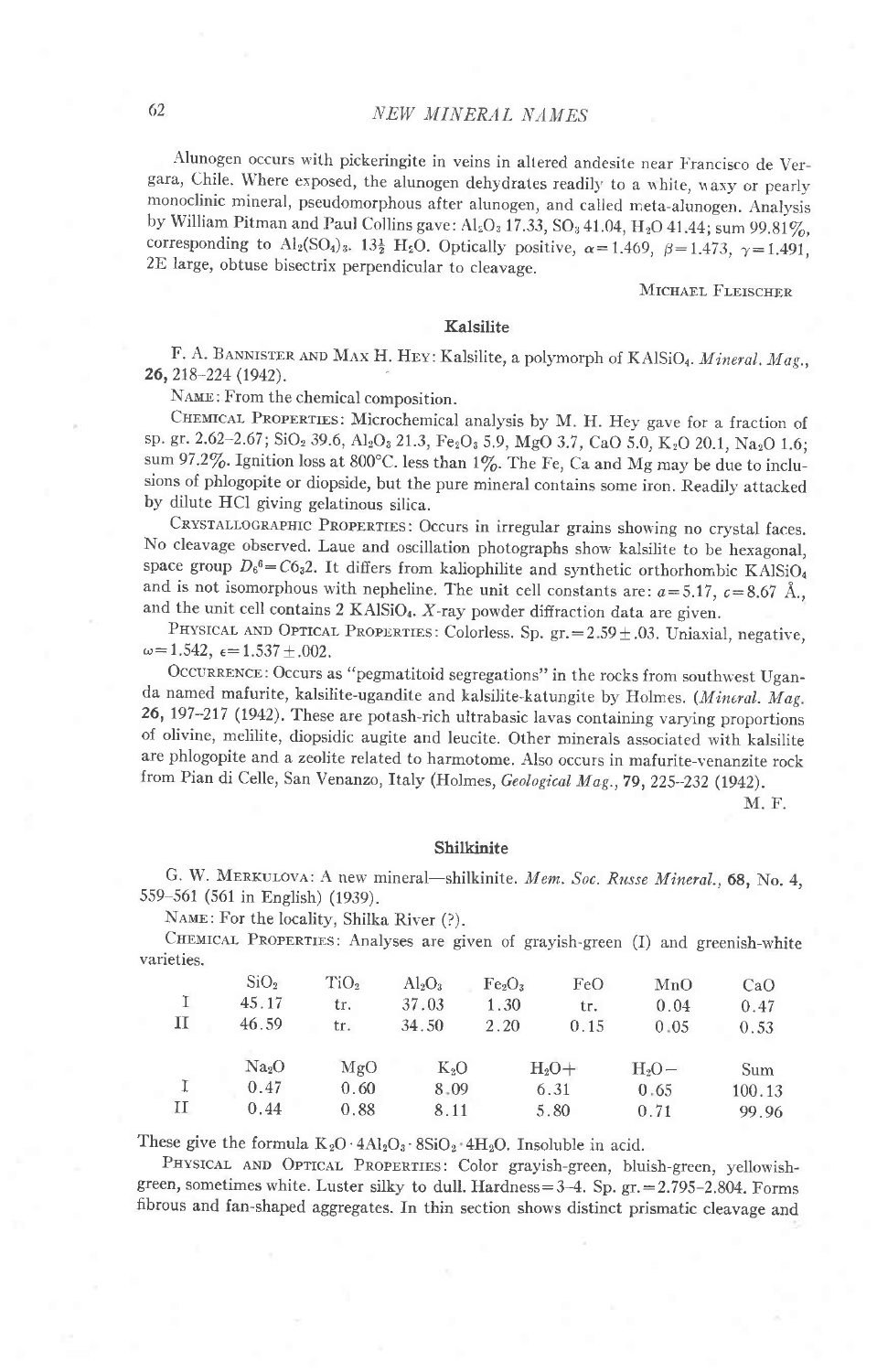parting normal to it. Optically negative,  $\alpha=1.55$ ,  $\beta=1.570$ ,  $\gamma=1.585$ ,  $2V(-)$  67°. Dispersion  $r < v$ , distinct. Pleochroism weak,  $\alpha =$ brownish-yellow,  $\beta =$ light yellow,  $\gamma =$ colorless.<br>Elongation positive. Elongated section has parallel extinction.

OCCURRENCE: Occurs in pegmatite dikes of the Bortshovotshny range on the right shore of the Shilka river, eastern Transbaikalia. Associated minerals are orthoclase, albite and smoky quartz. It replaces orthoclase and occurs sometimes as veinlets cutting orthoclase. Sometimes replaces prismatic crystals of some primary mineral which is not preserved.

DISCUSSION: The analyses suggest a relationship to the hydrous mica group (bravaisite, illite).

M. F.

## NEW DATA

## Skutterudite, Smaltite, Chloanthite, Safflorite

RALPH J. HOLMES: Relationships of the higher arsenides of cobalt, nickel and iron occurring in nature. Science, **96,** 90–93 (1942).

This is a preliminary report of x-ray studies of natural and synthetic arsenides of cobalt, nickel and iron. The orthorhombic diarsenides rammelsbergite (NiAs), pararammelsbergite (NiAs<sub>2</sub>), and loellingite were synthesized. The synthesis of pure CoAs<sub>2</sub> was unsuccessful, but natural safflorite and synthetic (Co, Fe) As<sub>2</sub> (Co:Fe ratio not stated) gave patterns similar to that of loellingite. It is suggested that as all analyses of safflorite are high in iron, saffiorite should be redefined as a cobaltiferous loellingite (better, cobaltian loellingite—M. F.) and has doubtful merit as an independent species.

The isometric arsenides were previously classified as the diarsenides smaltite (CoAs<sub>2</sub>), chloanthite (NiAs<sub>2</sub>) and arsenoferrite (FeAs<sub>2</sub>), and as the triarsenide skutterudite (Co, Ni, Fe)As<sub>3</sub>. The published analyses deviate widely from these formulas. Microscopic examination of many specimens demonstrates that the low and variable arsenic content of the so-called diarsenides can be accounted for in many cases by admixed lower arsenides, such as niccolite and rammelsbergite. X-ray patterns of "diarsenides" and triarsenides are identical and have been shown by Oftedal to be compatible only with the formula RAss. CoAs, has been synthesized and gives the skutterudite pattern as does CoAs, containing variable amounts of Fe and Ni (amounts not stated). FeAs, and NiAs, could not be synthesized. It is suggested that the names smallite, chloanthite and arsenoferrite be dropped, and that the name skutterudite be used to designate CoAs<sub>3</sub> and all the other possible minerals of the isomorphous series CoAs<sub>3</sub>-NiAs<sub>3</sub>-FeAs<sub>3</sub>. The terms nickel-skutterudite and iron-skutterudite are suggested for the members of the series rich in nickel and iron, respectively, not for the end members NiAs<sub>4</sub> and FeAs<sub>4</sub>, whose existence is yet to be demonstrated, though the precise limits of substitution of the three metals in the series are yet to be determined.

DISCUSSION: The nomenclature suggested is objectionable for several reasons, and differs from that recently suggested by Peacock (Univ. Toronto Studies, Geol. Ser. No. 44, p. 65, 1940). Study of these minerals is being continued at both laboratories. It seems best, therefore, to postpone any attempt to systematize their nomenclature.

M, F.

#### Dussertite

DUNCAN McCONNELL: X-ray data on several phosphate minerals: Am. Jour. Sci., 240, 649-657 (1942).

X-ray study showed that dussertite is a member of the jarosite group. A new analysis of purified type material by F. A. Gonyer gave:  $As_2O_5$  31.23, Fe<sub>2</sub>O<sub>3</sub> 34.57, BaO 20.93, CaO 0.08, H<sub>2</sub>O 9.30, Insol. 4.10; Sum 100.21%. This gives the formula BaFe<sub>3</sub>(AsO<sub>4</sub>)<sub>2</sub>(OH)<sub>5</sub>.  $H<sub>2</sub>O$ . M.F.